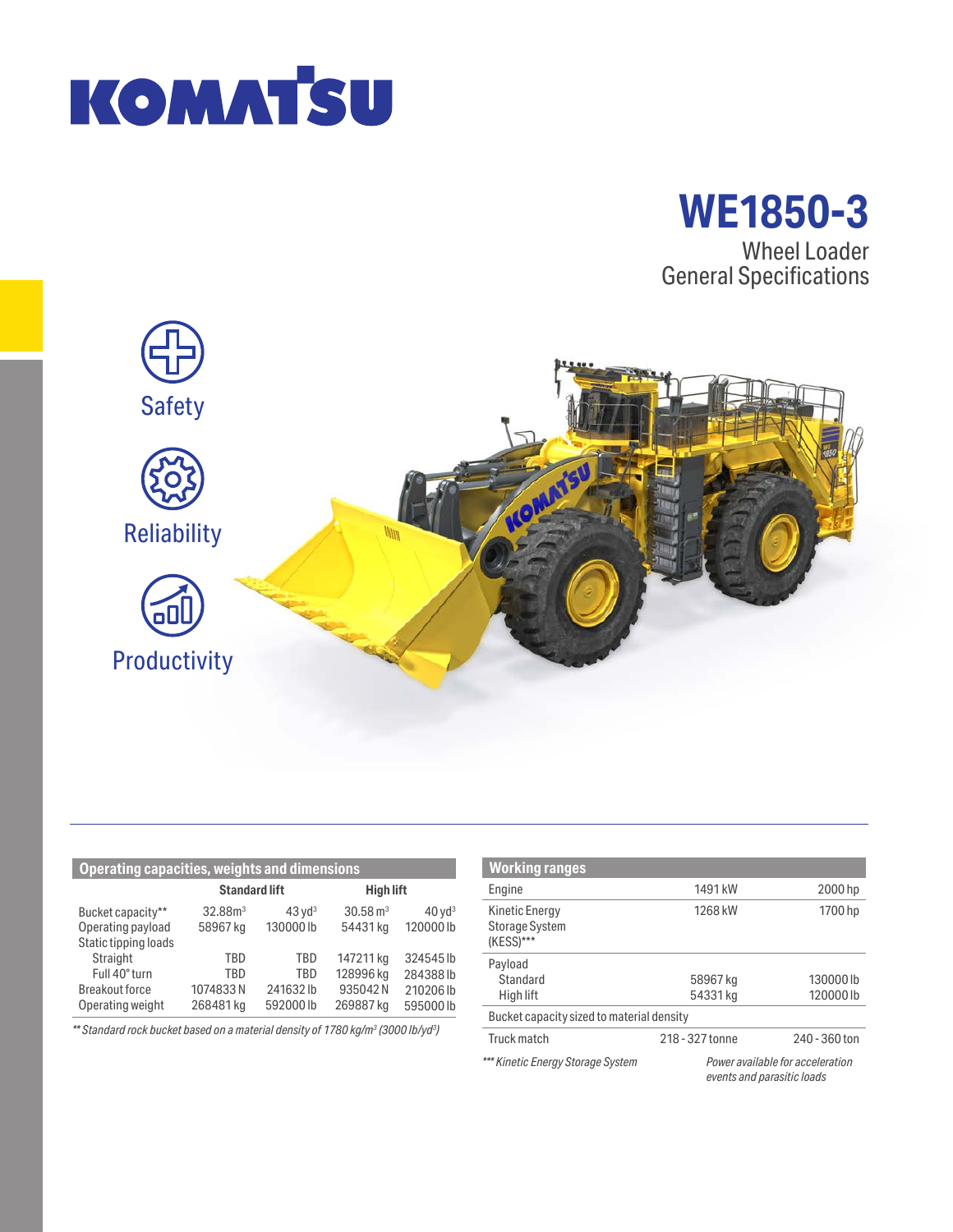# **Braking system**

#### **Primary brake system**

Electric dynamic braking system is controlled from the accelerator pedal and can bring the loader to a full stop without application of mechanical brakes.

### **Secondary brake system**

- Air modulated traction motor speed disc brakes
- Single disc and caliper on each traction motor (4)
- Emergency fail safe brakes are spring applied in the event of air pressure loss

# **Parking brake system**

Spring applied, air release traction motor speed disc brakes

## **Steering and hoisting system**

#### **Steering**

Steering function is controlled by a single joystick. Constant engine rpm assures full hydraulic steering response.

| Articulation angle | $40^{\circ}$ |             |
|--------------------|--------------|-------------|
| Turning radius     |              |             |
| Standard lift      | 17.06 m      | 55 ft 11 in |
| High lift          | 16.10 m      | 52 ft 10 in |

#### **Hoist and bucket control**

Hoist and bucket control functions are incorporated into a single joystick control. The proportional electro-hydraulic controlled hoist and bucket system is independent of the steering system.

#### Standard/high lift cycle times:

| .     |               |
|-------|---------------|
| Hoist | 12.6 Seconds* |
| Dump  | 2.9 Seconds*  |
| Float | 5 Seconds*    |

# **Hydraulic system**

#### **HPD drive box**

• Pressurized, cooled, and filtered lubrication

### • Ratio 1:1

| <b>Pumps</b> (maximum flow rate at 1800 rpm)       |                  |             |                        |
|----------------------------------------------------|------------------|-------------|------------------------|
| Main                                               | Piston (5)       | 2336 L/min  | 617 gpm                |
| Steering                                           | Piston (2)       | $469$ L/min | 124 gpm                |
| Fan                                                | Piston           | 170 L/min   | 45 qpm                 |
| Accessory                                          | Piston           | 83 L/min    | 22 gpm                 |
| Cooling system                                     |                  | 83 L/min    | 22 gpm                 |
| Circulating pump                                   | Vane             | 409 L/min   | $108$ qpm              |
| Valves (flow per valve)                            |                  |             |                        |
| Main                                               | Two (2)          | 1168 L/min  | 309 gpm                |
|                                                    | Pump pressure    | 27580 kPa   | 4000 psi               |
| Steering                                           | One (1)          | 469 L/min   | $124$ qpm              |
|                                                    | Pump pressure    | 27580 kPa   | 4000 psi               |
| <b>Cylinders</b>                                   |                  |             |                        |
| Double-acting, single-stage (diameter and stroke), |                  |             |                        |
| (standard and high lift)                           |                  |             |                        |
| Hoist                                              | 381 mm x 2108 mm |             | $15$ in $\times$ 83 in |
| <b>Bucket</b>                                      | 318 mm x 1086 mm |             | 12.5 in x 42.8 in      |

Steering

200 mm x 762 mm

7.88 in x 30 in

### **Control system-LINCS II**

### **LINCS II**

Microprocessor based modular design Vehicle Control Unit (VCU) with monitoring and diagnostics including integrated data logging and storage.

LINCS II uses a dash mounted full color, touch screen display as the operator interface. Out-of-range conditions will cause an audible alarm along with a message screen that is color coded to indicate severity.

In addition, the touch-screen display provides repair technicians with operational data and fault messages.

#### **LINCS II load weigh**

Displays real-time load per pass, per truck and total loads

- Memory capable of retaining months of production information
- Capable of interfacing with radio dispatch systems for
- real-time monitoring

### **Propulsion system**

SR Hybrid Drive switched reluctance (SR) technology

#### $0$  in **Secondary**

 $0$  in  $5$  in

 $0$  in

- propulsion system
- Digital microprocessor controlled traction drive
- SR Hybrid Drive advantages include:
- No commutator, brushes or rotor windings on SR motors or generator
- SR KESS Kinetic Energy Storage System
- Parts commonality power conversion modules identical for motor and generator

### **Travel speed**

### Forward and reverse 0-19.31 km/h (0-12 mph)

- 
- **Generator** • G200 SR generator
- Switched reluctance (SR)
- **Traction motors**
- B60 SR motor
- **Planetary gearing**

### Model 57

- In-line gear train mounted within the rim of the tire, transmitting power from the traction motor through the tire/rim assembly.
- A four-stage planetary drive unit in each position
- Total reduction 99:1

# **Power module**

| <b>Diesel power options</b><br>Cummins diesel engine | Tier 1, Tier 2 or Tier 4        |                                 |
|------------------------------------------------------|---------------------------------|---------------------------------|
| Model                                                | QSK 60<br>16 cylinders          |                                 |
| <b>Type</b>                                          | 4-cycle turbocharged            |                                 |
| Rated power                                          | 1491 kW (2000 hp) @ 1800 rpm    |                                 |
| MTU Detroit diesel engine                            | Tier 1. Tier 2                  | Tier 4                          |
| Model                                                | 16V series 4000<br>16 cylinders | 12V series 4000<br>12 cylinders |
| Type                                                 | 4-cycle turbocharged            |                                 |
| Rated power                                          | 1491 kW (2000 hp) @ 1800 rpm    |                                 |
|                                                      |                                 |                                 |

The independent power module mounting system, consisting of the engine coupled to the SR generator, is cradled within the rear frame by a three-point isolation system.

#### **Radiator/oil cooler module**

• Replaceable tube type, side-by-side split flow

• Thermostatically controlled, variable speed hydraulic motor-driven, radiator-mounted fan

#### **Exhaust system**

Dual, low restriction mufflers with vertical, mid-hood discharge

### **Overall dimensions**

|                |                                   |                   | <b>Standard lift</b> | High lift         |                          |
|----------------|-----------------------------------|-------------------|----------------------|-------------------|--------------------------|
| A              | Tread                             | 4.57 m            | $15 ft$ Oin          | 4.57 m            | 15 ft 0 in               |
| B              | Width outside<br>tires            | 6.04 <sub>m</sub> | 19 ft 10 in          | 6.04 <sub>m</sub> | 19 ft 10 in              |
| C <sub>1</sub> | Rock bucket<br>without deflectors | 6.44 <sub>m</sub> | $21$ ft $0$ in       | 6.44 <sub>m</sub> | 21ft 0 in                |
| C <sub>2</sub> | Rock bucket<br>with deflectors    | 6.71 m            | 22ft 0 in            | 6.71 m            | 22 ft 0 in               |
| C <sub>3</sub> | Coal bucket                       | 7.44 m            | 24 ft 5 in           | 7.44 m            | $24$ ft $5$ in           |
| D              | Height bucket<br>fully raised     | 12.62 m           | 41 ft 5 in           | 13.39 m           | 43 ft 11 in              |
| E              | Hinge-pin height                  | 9.40 <sub>m</sub> | 30 ft 10 in          | 9.91 <sub>m</sub> | 32 ft 6 in               |
| F              | Dump clearance                    | 6.48 <sub>m</sub> | $21$ ft $3$ in       | 7.57 m            | 24 ft 10 in              |
| G              | Reach at full lift                | 3.81 <sub>m</sub> | 12 ft 6 in           | 3.43 <sub>m</sub> | $11 \mathrm{ft}$<br>3 in |
| H              | Digging depth                     | 0.10 <sub>m</sub> | $0$ ft 4 in          | 0.10 <sub>m</sub> | 0 ft<br>4 in             |
| П              | Ground clearance                  | 0.69 <sub>m</sub> | $2 ft$ $3 in$        | 0.69 <sub>m</sub> | 2 ft<br>3 <sub>in</sub>  |
| IJ             | Wheelbase                         | 7.47 m            | $24$ ft $6$ in       | 7.47 m            | 24 ft<br>6 in            |
| K              | Overall length<br>carry position  | 19.12 m           | 62 ft 9 in           | 19.81 m           | 65ft 0 in                |
| П              | Overall length<br>bucket down     | 19.84 m           | 65ft 2 in            | 20.24 m           | 66ft 5in                 |
| M              | Height over cab                   | 6.73 m            | $22$ ft $1$ in       | 6.73 m            | 22 ft 1 in               |
|                |                                   |                   |                      |                   |                          |

*\* All dimensions are based on standard tires and standard rock bucket with GET unless otherwise noted.*

|--|--|

### **Primary**

- Self cleaning KLENZ filtration system
- Replaceable Filter Media meets the MERV15 rating
- 5000 hour filter life achievable
- Filtered air for engine, drive system cooling and pressurized cab

Dual safety filters for engine

| 4542L | 1200 gal  |
|-------|-----------|
| 1445L | 382 gal   |
| 57L   | 15 gal    |
| 490L  | $130$ gal |
|       |           |
| 250L  | 66 gal    |
| 204L  | 54 gal    |
| 271   | 7 gal     |
| 1511  | 40 gal    |
|       |           |

### **Structural**

Frames are fabricated from high strength, low-alloy steel with excellent weld characteristics and extreme low temperature properties. The front axle is an integral, fixed part of the front frame. The rear axle center oscillates 11 degrees.

Unique forged ball and socket joints are utilized in multiple pivot locations (lift arms, rear axle, frame articulation, hoist cylinders). These joints are superior in absorbing and distributing multi-directional stresses. Features easily replaceable brass liners for long life and easy maintenance.

High strength castings are used in key areas of fabricated structures to reduce stress and improve structural life.

## **Power electronics cooler mode**

• Thermostatically controlled, variable speed 24V electric motor-driven, radiator mounted fan.





### **HPD gear box cooler module**

• Thermostatically controlled, variable speed 24V electric motor-driven, radiator mounted fan.